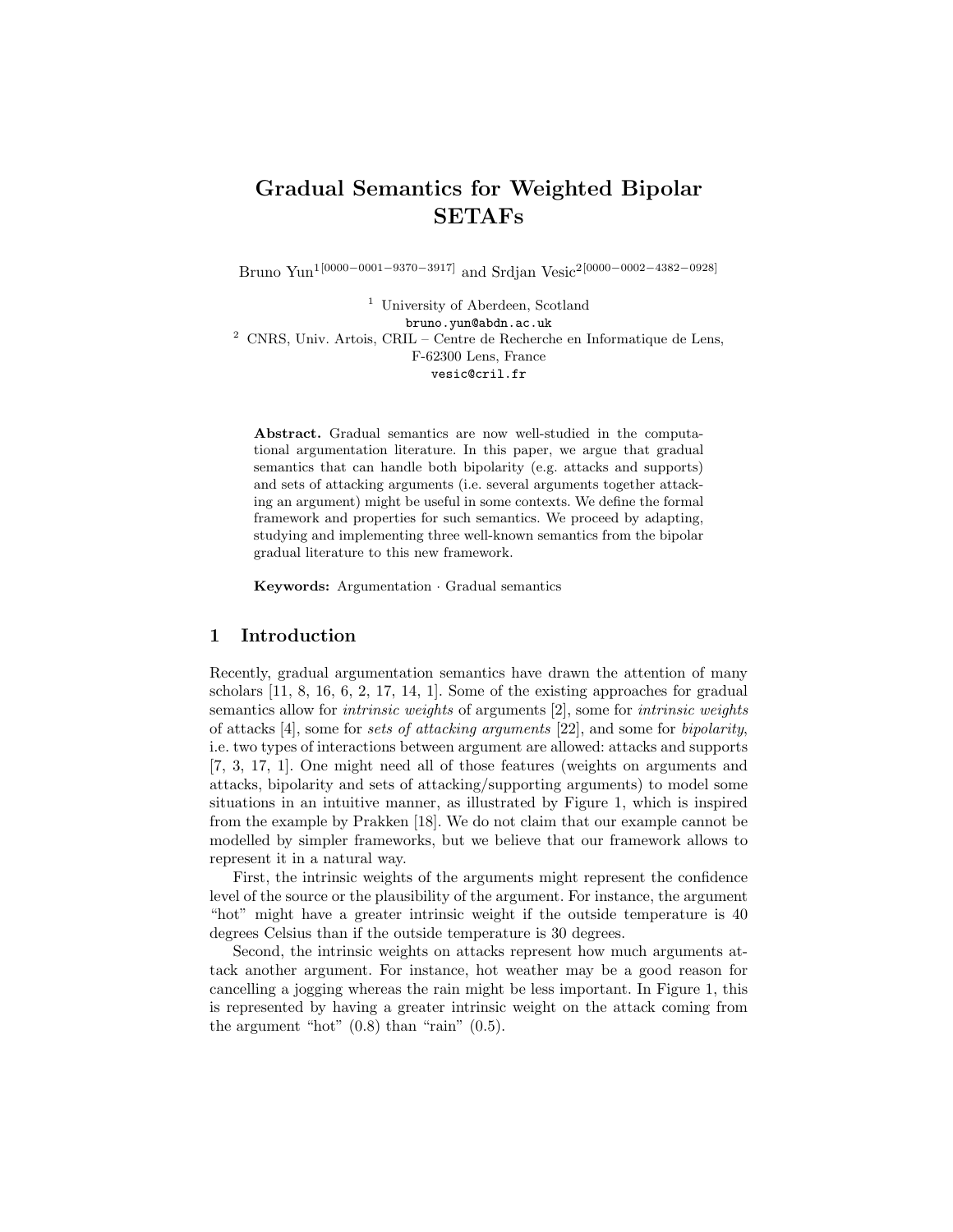

Fig. 1. Representation of the jogging example. The solid red lines represent sets of attacking arguments whereas the dashed lines represent sets of supporting arguments.

Lastly, an agent might have different inclinations toward how the weather affects their jogging routine. For the sake of the example, let us model three possibilities. The simplest case is the one where both the hot weather and the rain are arguments against going for a jogging but there is no interaction between them (left part of Figure 1). The second case is the one where both the hot weather and the rain are still arguments against going for a jogging but the combination of the hot weather and the rain is a desirable reason to go for a jogging (center part of Figure 1). The third case is the one where the two factors (the hot weather and the rain) may interact together and represent a further reason against going for a jogging (right part of Figure 1).

This latter case is modelled using an argumentation framework, known in the literature, under the name of set of attacking arguments framework (SETAF). Please note that to model all three possibilities, we also need supports (in addition to attacks) to model positive and negative effects of temperature and precipitation on jogging. The reader is invited to observe the intricate link with the idea of argument accrual, which is well studied in the literature [21, 18, 5, 9, 10, 12, 19]. Note however, that arguments accrual was not studied for gradual semantics nor was it adapted to sets of attacking argument frameworks.

The contributions of this paper are: (1) a new argumentation framework with sets of attacking/supporting arguments with intrinsic weights on relations, (2) the definition of properties for this framework and (3) the definition and characterisation of bipolar gradual semantics tailored for this framework.

The paper is structured as follows. We start by presenting the background notions and a list of desirable properties that a gradual semantics for weighted bipolar SETAFs should satisfy. We then show some links between those properties (e.g. some properties imply others). We continue by adapting three semantics from the literature (namely, Euler-based, DF-Quad and Sigmoid damped max-based semantics) to our framework and execute a formal study of their properties. We also provide a JAVA implementation for several semantics and extend the existing ASPARTIX format to the case of weighted bipolar SETAFs.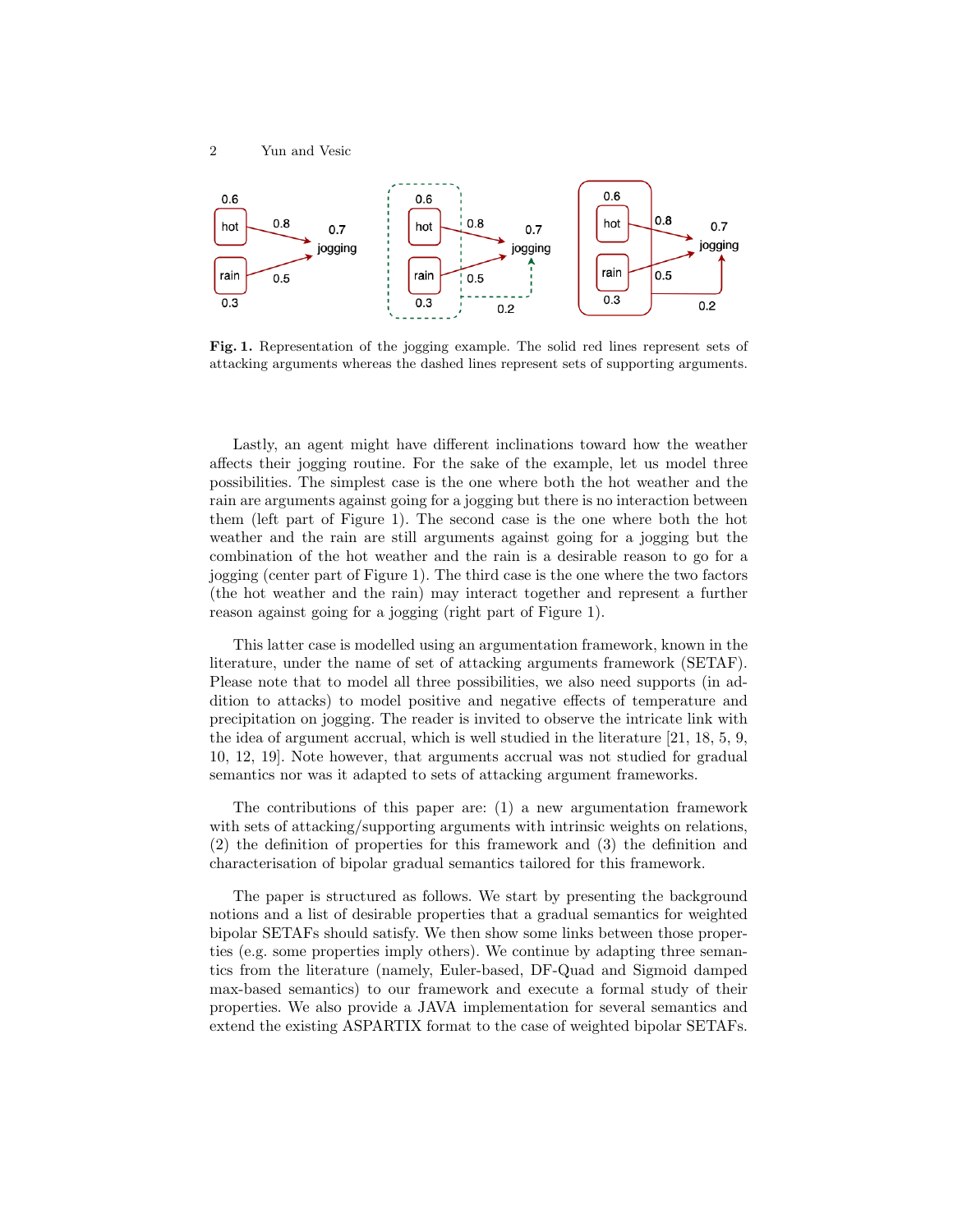### 2 Background

We first extend the argumentation framework proposed by [15] with sets of supporting arguments which allow arguments to jointly support an argument.

**Definition 1.** A weighted bipolar SETAF (WBSETAF) is  $AS = \langle A, P, w \rangle$ , where A is a finite set of arguments,  $\mathcal{P} \subseteq (2^{\mathcal{A}} \setminus \emptyset) \times \mathcal{A} \times \{att, supp\}$  is a set of supporting and attacking arguments, and w is a function from  $A \cup P$  to [0,1].

The set of all WBSETAFs is denoted by  $\mathcal{X}_{setaf}$ . The set of non-maximal WBSETAFs is defined as  $\mathcal{X}_{setaf}^{<1} = \{ \langle \mathcal{A}, \mathcal{P}, w \rangle \in \mathcal{X}_{setaf} \mid \text{ for every } b \in \mathcal{A}, w(b) \leq \emptyset \}$ 1} and the set of non-minimal WBSETAFs is defined as  $\mathcal{X}_{setaf}^{>0} = \{ \langle A, \mathcal{P}, w \rangle \in \mathcal{X}_{setaf} \}$  $\mathcal{X}_{setaf}$  | for every  $b \in \mathcal{A}, w(b) > 0$ .  $({h, r}, j, att) \in \mathcal{P}$  means that there is an attack from  $\{h, r\}$  to j whereas  $(\{h, r\}, j, supp) \in \mathcal{P}$  means that there is a support from  $\{h, r\}$  to j. Please note that we can have both an attack and a support from the same set of arguments toward an argument. If  $a \in \mathcal{A}$ , we denote by  $w(a)$  the intrinsic weight of argument a representing its trustworthiness or the certainty degree of the argument's premises. For  $p \in \mathcal{P}$ , we denote by  $w(p)$ the intrinsic weight of the attack/support p. The set of attackers of  $a \in \mathcal{A}$  is  $Att(a) = \{X \in 2^{\mathcal{A}} \mid (X, a, att) \in \mathcal{P}\}.$  Likewise, the set of supports of  $a \in \mathcal{A}$ is  $Supp(a) = \{X \in 2^A \mid (X, a, supp) \in \mathcal{P}\}\.$  The union of two WBSETAFs  $\mathcal{AS} = \langle \mathcal{A}, \mathcal{P}, w \rangle$  and  $\mathcal{AS}' = \langle \mathcal{A}', \mathcal{P}', w' \rangle$  s.t.  $\mathcal{A} \cap \mathcal{A}' = \emptyset$  is  $\mathcal{AS} \oplus \mathcal{AS}' = \langle \mathcal{A} \cup \mathcal{A}' \rangle$  $\mathcal{A}', \mathcal{P} \cup \mathcal{P}', w''\rangle$ , where  $\forall a \in \mathcal{A} \cup \mathcal{A}' \cup \mathcal{P} \cup \mathcal{P}', w''(a) = w(a)$ , if  $a \in \mathcal{A} \cup \mathcal{P}$  and  $w''(a) = w'(a)$ , if  $a \in A' \cup P'$ .

A path is a sequence of sets of arguments that are linked with either sets of attacking or supporting arguments.

**Definition 2 (Path).** A sequence  $\langle X_0, X_1, \ldots, X_n \rangle$  is called a path in  $\mathcal{AS} =$  $\langle A, \mathcal{P}, w \rangle$  iff  $\forall i \in \{0, \ldots, n-1\}, \exists x \in X_{i+1} \; s.t. \; (X_i, x, l) \in \mathcal{P}, \text{ where } l \in \mathcal{P}$  $\{att, supp\}.$ 

A path is significant w.r.t. a WBSETAF  $AS = \langle A, P, w \rangle$  if it is, roughly speaking, composed of attacks/supports having strictly positive weights.

**Definition 3 (Significant path).** A path  $\langle X_0, X_1, \ldots, X_n \rangle$  in  $\mathcal{AS} = \langle \mathcal{A}, \mathcal{P}, w \rangle$ is significant iff  $\forall i \in \{0, ..., n-1\}$ ,  $\exists x \in X_{i+1}$  s.t.  $(X_i, x, l) \in \mathcal{P}$  and  $w((X_i, x, l)) >$ 0, where  $l \in \{att, supp\}$ .

We can now define the notion of cycle.

**Definition 4 (Cycle).** A path  $\langle X_0, X_1, \ldots, X_n \rangle$  is called a cycle in  $AS =$  $\langle A, \mathcal{P}, w \rangle$  iff  $\exists x \in X_0 \text{ s.t. } (X_n, x, l) \in \mathcal{P}$ , where  $l \in \{att, supp\}.$ 

A semantic is a function assigning an overall strength from  $[0, 1]$  to each argument of the WBSETAF.

**Definition 5 (Semantics).** Let  $AS = \langle A, P, w \rangle$  be a weighed bipolar SETAF. A semantics is a function  $\sigma$  transforming any  $AS \in \mathcal{X}_{setaf}$  into a function  $\sigma_{\mathcal{AS}} : \mathcal{A} \to [0,1].$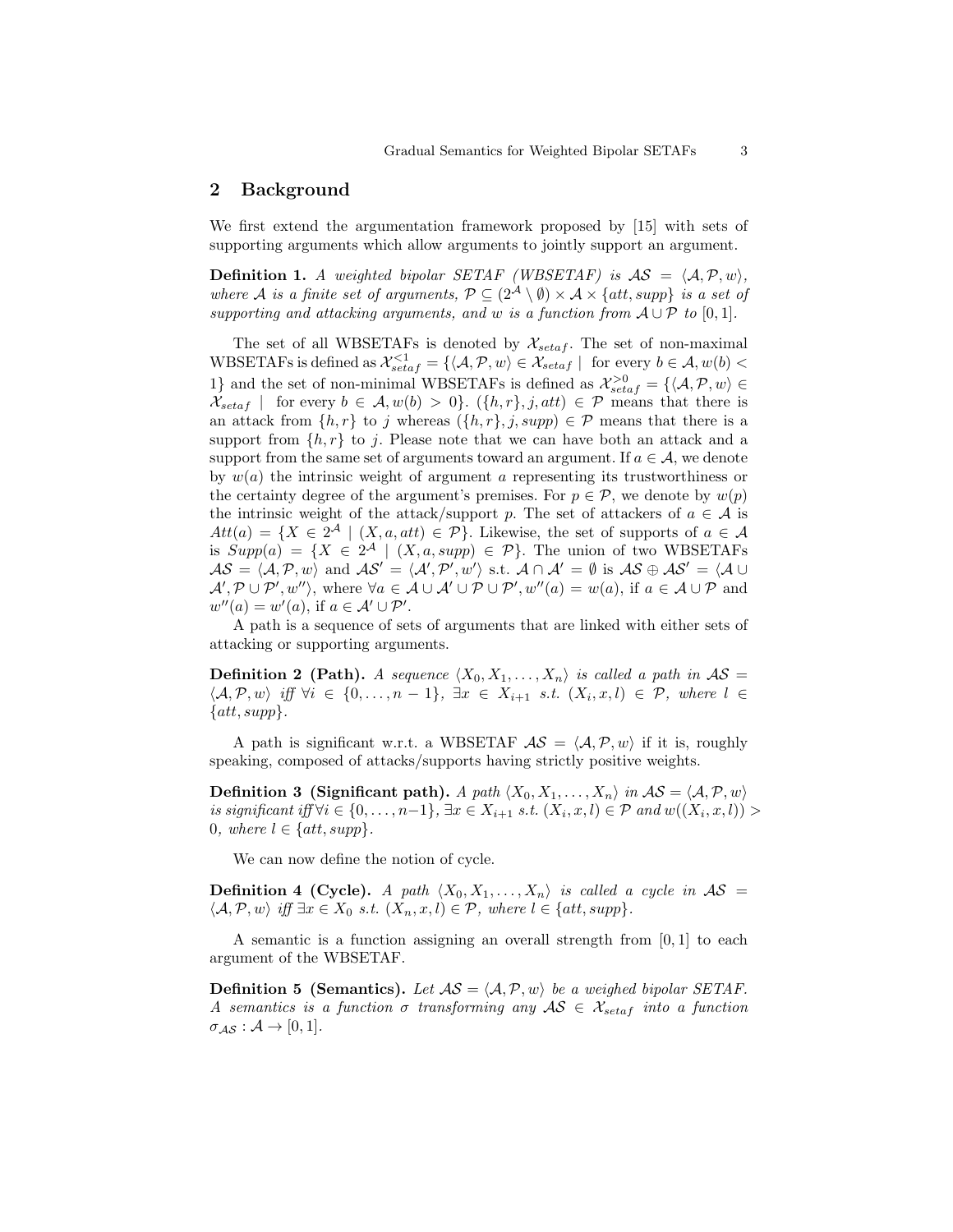When  $\mathcal{AS}$  is clear from the context, we simply write  $\sigma(a)$  instead of  $\sigma_{\mathcal{AS}}(a)$ .

Definition 6 (Isomorphism). Let  $AS = \langle A, P, w \rangle$  and  $AS' = \langle A', P', w' \rangle$ be two WBSETAFs. We say that f is an isomorphism from A to  $A'$  w.r.t. AS and AS' iff all the following conditions are satisfied: (1)  $\forall X \subseteq A, a \in \mathcal{A}$ ,  $z \in \{att, supp\}, (X, a, z) \in \mathcal{P} \text{ iff } (f(X), f(a), z) \in \mathcal{P}', (2) \forall X \subseteq \mathcal{A}, a \in \mathcal{A} \text{ and}$  $z \in \{att, supp\}$  s.t.  $(X, a, z) \in \mathcal{P}$ ,  $w((X, a, z)) = w'((f(X), f(a), z))$  and (3)  $\forall a \in \mathcal{A}, w(a) = w'(f(a))$ 

### 3 Desirable Properties

We now extend the desirable properties that a semantics should satisfy [1] for the more general case of WBSETAFs . In each set of attacking (resp. supporting) arguments, all the components are necessary. Thus, we follow an important intuition from the literature [22] (reflected in our new properties) which is that the strength of a set of arguments should be equal to the strength of the weakest argument. Of course, this is not the only intuition and other aggregation functions can be used without loss of generality.

The first property states that the overall strength returned by the semantics should only be computed based on the structural elements.

*Property 1 (Anonymity).* A semantics  $\sigma$  satisfies anonymity iff for any two WB-SETAFs  $AS = \langle A, P, w \rangle$  and  $AS' = \langle A', P', w' \rangle$ , for any isomorphism f from A to A' w.r.t. AS and AS', it holds that  $\forall a \in A, \sigma_{AS}(a) = \sigma_{AS'}(f(a)).$ 

The independence property states that overall strength of an argument should not be affected by any other arguments that are not connected to it.

*Property 2 (Independence).* A semantics  $\sigma$  satisfies independence iff for any two WBSETAFs  $AS = \langle A, P, w \rangle$  and  $AS' = \langle A', P', w' \rangle$  s.t.  $A \cap A' = \emptyset$ , it holds that  $\forall a \in A, \sigma_{AS}(a) = \sigma_{AS \oplus AS'}(a)$ .

The directionality property states that the overall strength of an argument should depend only on the significant paths directed to it.

*Property 3 (Directionality).* A semantics  $\sigma$  satisfies directionality iff for any two WBSETAFs  $AS = \langle A, P, w \rangle$  and  $AS' = \langle A, P', w' \rangle$  s.t. all the following conditions are satisfied: (1)  $\forall y \in A \cup P, w(y) = w'(y)$  and (2)  $\forall x, b \in A, \forall X \subseteq A$ , if  $\mathcal{P}' = \mathcal{P} \cup \{(X, b, z)\}\text{, where } z \in \{att, supp\} \text{ and there is no } X' \subseteq \mathcal{A} \text{ s.t. } b \in X'$ and there is a significant path from X' to x, then  $\sigma_{\mathcal{AS}}(x) = \sigma_{\mathcal{AS}'}(x)$ .

The equivalence property states that the overall strength of an argument depends only on the overall strength of its direct attackers and supporters and the weight of the corresponding relations.

*Property 4 (Equivalence).* A semantics  $\sigma$  satisfies equivalence iff for every WB-SETAF  $AS = \langle A, P, w \rangle$  and  $\forall a, b \in A$ , if all the following conditions are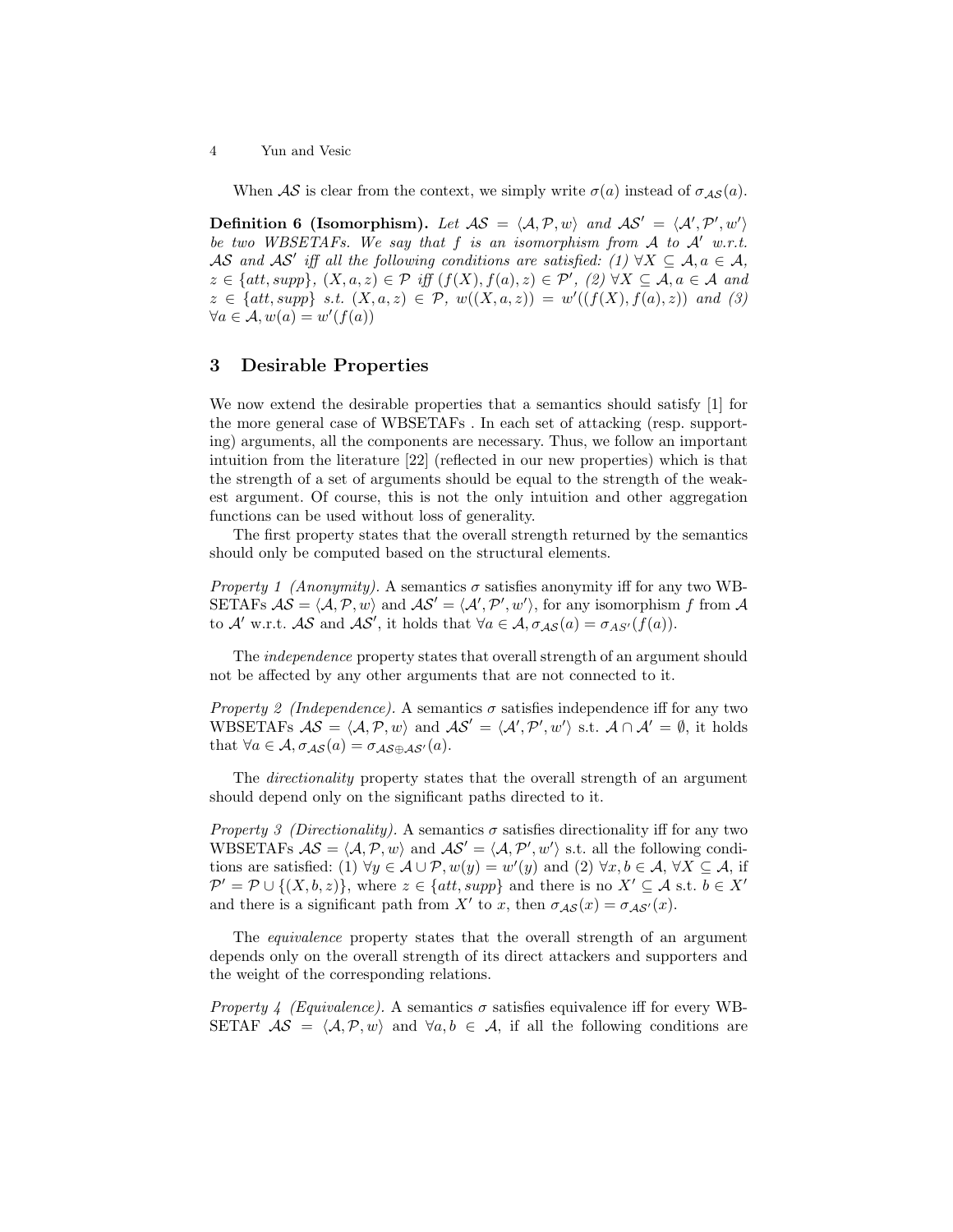satisfied: (1)  $w(a) = w(b)$ , (2) there exists a bijection f between  $Att(a)$  and  $Att(b)$  s.t.  $\forall X \in Att(a), \min_{x \in X} \sigma_{\mathcal{AS}}(x) = \min_{x' \in f(X)} \sigma_{\mathcal{AS}}(x')$  and  $w((X, a, att)) =$  $w((f(X), b, att))$  and (3) there exists a bijection f between  $Supp(a)$  and  $Supp(b)$ such that  $\forall X \in Supp(a), \min_{x \in X} \sigma_{\mathcal{AS}}(x) = \min_{x' \in f(X)} \sigma_{\mathcal{AS}}(x')$  and  $w((X, a, supp)) =$  $w((f(X), b, supp)),$  then  $\sigma_{\mathcal{AS}}(a) = \sigma_{\mathcal{AS}}(b)$ 

The reinforcement property states that an argument becomes stronger if the quality of its attackers is reduced or the quality of its supporters is increased.

Property 5 (Reinforcement). A semantics  $\sigma$  satisfies reinforcement iff for every WBSETAF  $\mathcal{AS} = \langle \mathcal{A}, \mathcal{P}, w \rangle$ ,  $\forall C, C' \subseteq 2^{\mathcal{A}}, \forall a, b \in \mathcal{A} \text{ and } \forall X_1, X_2, Y_1, Y_2 \subseteq \mathcal{A}$ s.t.  $X_i, Y_i \notin C \cup C'$ , if all the following conditions are satisfied: (1)  $w(a) = w(b)$ ,  $Att(a) = C \cup \{X_1\}$  and  $Att(b) = C \cup \{Y_1\}, (2) \; Supp(a) = C' \cup \{X_2\}$  and  $Supp(b) = C' \cup \{Y_2\}, (3) \min_{x_1 \in X_1} \sigma_{\mathcal{AS}}(x_1) \leq \min_{y_1 \in Y_1} \sigma_{\mathcal{AS}}(y_1), (4) w((X_1, a, att)) \leq$  $w((Y_1, a, att)), (5) \min_{x_2 \in X_2} \sigma_{\mathcal{AS}}(x_2) \geq \min_{y_2 \in Y_2} \sigma_{\mathcal{AS}}(y_2)$  and  $(6) w((X_2, a, supp)) \geq$  $w((Y_2, a, supp)),$  then  $\sigma_{\mathcal{AS}}(a) \geq \sigma_{\mathcal{AS}}(b)$ 

The stability property states that if an argument is neither attacked nor supported, then its overall strength should be equal to its intrinsic weight.

*Property 6 (Stability).* A semantics  $\sigma$  satisfies stability iff, for every WBSETAF  $\mathcal{AS} = \langle \mathcal{A}, \mathcal{P}, w \rangle$ , for every argument  $a \in \mathcal{A}$ , if  $Att(a) = Supp(a) = \emptyset$ , then  $\sigma_{AS}(a) = w(a).$ 

In the original work of [1], it is assumed that the neutral overall strength is the minimum possible value, which is zero. The intuition is that the "worthless" arguments, i.e. those with the strength zero, do not contain any valuable information and thus should not impact the other arguments. In their initial work, [13] generalised the existing approaches by allowing for the neutral overall strength to be any value. In the later paper [14], the authors changed the neutral overall strength to be zero but left the overall strength value to be any interval. In our paper, we choose the overall strength of all semantics to be in [0, 1] to align with the literature standards. As a result, the neutral overall strength is chosen in the aforementioned interval.

The neutrality property states that the overall strength of an argument should not be affected by sets of attacking/supporting arguments containing arguments with an overall strength equal to the neutral overall strength.

Property 7 (Neutrality). A semantics  $\sigma$  satisfies neutrality iff, there exists a unique  $\alpha \in [0, 1]$  s.t. both of the following conditions are satisfied: (1) there exists a WBSETAF  $\mathcal{AS} = \langle \mathcal{A}, \mathcal{P}, w \rangle$  and  $a \in \mathcal{A}$  s.t.  $\sigma_{\mathcal{AS}}(a) = \alpha$  and (2) for every WBSETAF  $AS = \langle A, P, w \rangle$ , for every argument  $a, b \in A$  s.t.  $w(a) = w(b)$ ,  $X \subseteq \mathcal{A}$  s.t.  $Att(a) \subseteq Att(b), Supp(a) \subseteq Supp(b)$  and  $Att(a) \cup Supp(a) \cup \{X\} =$  $Att(b) \cup Supp(b),$  if  $\min_{\alpha} \sigma_{\mathcal{AS}}(x) = \alpha$  or  $w((X, b, z)) = 0$ , where  $z \in \{att, supp\},$ then  $\sigma_{\mathcal{AS}}(a) = \sigma_{\mathcal{AS}}(b)$ .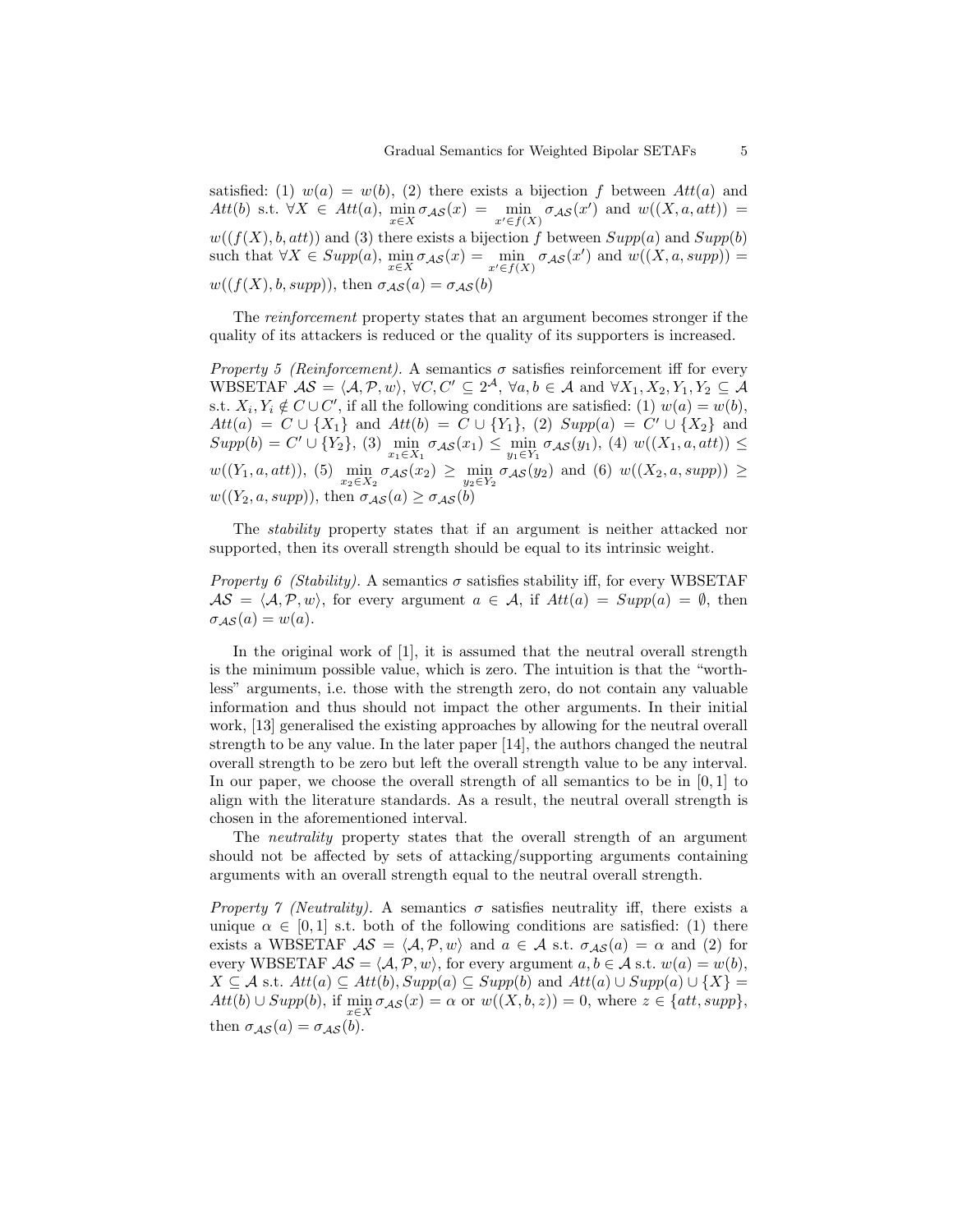The first item of the neutrality property is necessary because if the semantics σ never assigns an overall strength  $β ∈ [0, 1]$  to an argument then neutrality is trivially satisfied by putting  $\alpha = \beta$  (under the condition that whenever the intrinsic weight of an attack/support is equal to zero, it does not affect the overall strength of its target). If  $\sigma$  satisfies the neutrality property,  $\alpha$  is called the neutral overall strength.

The *monotonicity* property states that if an argument  $\alpha$  is "less attacked" and "more supported" than an argument  $b$ , then  $a$  should have a higher overall strength than b.

*Property 8 (Monotonicity).* A semantics  $\sigma$  satisfies monotonicity iff, for every WBSETAF  $AS = \langle A, P, w \rangle$ ,  $\forall a, b \in A$  s.t.  $w(a) = w(b)$ ,  $Att(a) \subseteq Att(b)$  and  $\forall X \in Att(a), w((X, a, att)) \leq w((X, b, att)), Supp(b) \subseteq Supp(a) \text{ and } \forall X \in$  $Supp(b), w((X, b, supp)) \leq w((X, a, supp)),$  then  $\sigma_{\mathcal{AS}}(a) \geq \sigma_{\mathcal{AS}}(b)$ 

The resilience property states that if the intrinsic weight of an argument is not 0 nor 1 then its overall strength can not be 0 nor 1.

Property 9 (Resilience). A semantics  $\sigma$  satisfies resilience iff, for every WB-SETAF  $\mathcal{AS} = \langle \mathcal{A}, \mathcal{P}, w \rangle$ ,  $\forall a \in \mathcal{A}$ , if  $0 < w(a) < 1$  then  $0 < \sigma_{\mathcal{AS}}(a) < 1$ .

Franklin states that an attacker and a supporter of equal strength should counter-balance each other. Thus, the overall strength should remain unchanged.

*Property 10 (Franklin).* A semantics  $\sigma$  satisfies franklin iff, for every WBSETAF  $\mathcal{AS} = \langle \mathcal{A}, \mathcal{P}, w \rangle, \ \forall a, b \in \mathcal{A} \text{ and } X, Y \subseteq \mathcal{A} \text{, if all of the following conditions}$ are satisfied: (1)  $w(a) = w(b), w((X, a, att)) = w((Y, a, supp)),$  (2)  $Att(a) =$  $Att(b) \cup \{X\}$ ,  $Supp(a) = Supp(b) \cup \{Y\}$  and (3)  $\min_{x \in X} \sigma_{\mathcal{AS}}(x) = \min_{y \in Y} \sigma_{\mathcal{AS}}(y)$ , then  $\sigma_{\mathcal{AS}}(a) = \sigma_{\mathcal{AS}}(b)$ 

The strengthening property states that if an argument receives more supports than attacks, then its overall strength should increase. Roughly speaking, there are three cases: (1) there are more supporters than attackers, (2) one attacker is strictly weaker than the corresponding supporter, (3) one attack is strictly weaker than the corresponding support.

Property 11 (Strengthening). A semantics  $\sigma$  satisfies strengthening iff, for every WBSETAF  $\mathcal{AS} = \langle \mathcal{A}, \mathcal{P}, w \rangle$ ,  $\forall a \in \mathcal{A}$ , if  $w(a) < 1$  and there exists an injective function f from  $Att(a)$  to  $Supp(a)$  s.t.  $\forall X \in Att(a), \min_{a \in \mathcal{S}} \sigma_{AS}(x) \leq$  $\min_{x' \in f(X)} \sigma_{\mathcal{AS}}(x'), \ \forall X \in Att(a), w((X, a, att)) \leq w((f(X), a, supp))$  and at least one of the following conditions is satisfied: (1)  $\exists X' \in Supp(a) \setminus \{f(X) \mid X \in$  $Att(a) \}$  s.t.  $w((X', a, supp)) > 0$  and  $\min_{x' \in X'} \sigma_{\mathcal{AS}}(x') > 0$ , (2)  $\exists X \in Att(a)$  s.t.  $\min_{x \in X} \sigma_{\mathcal{AS}}(x) < \min_{x' \in f(X)} \sigma_{\mathcal{AS}}(x')$  and  $w((f(X), a, supp)) > 0$  or (3)  $\exists X \in Att(a)$ s.t.  $w((X, a, att)) < w((f(X), a, supp))$  and  $\min_{x' \in f(X)} \sigma_{\mathcal{AS}}(x') > 0$ , then  $\sigma_{\mathcal{AS}}(a) > w(a)$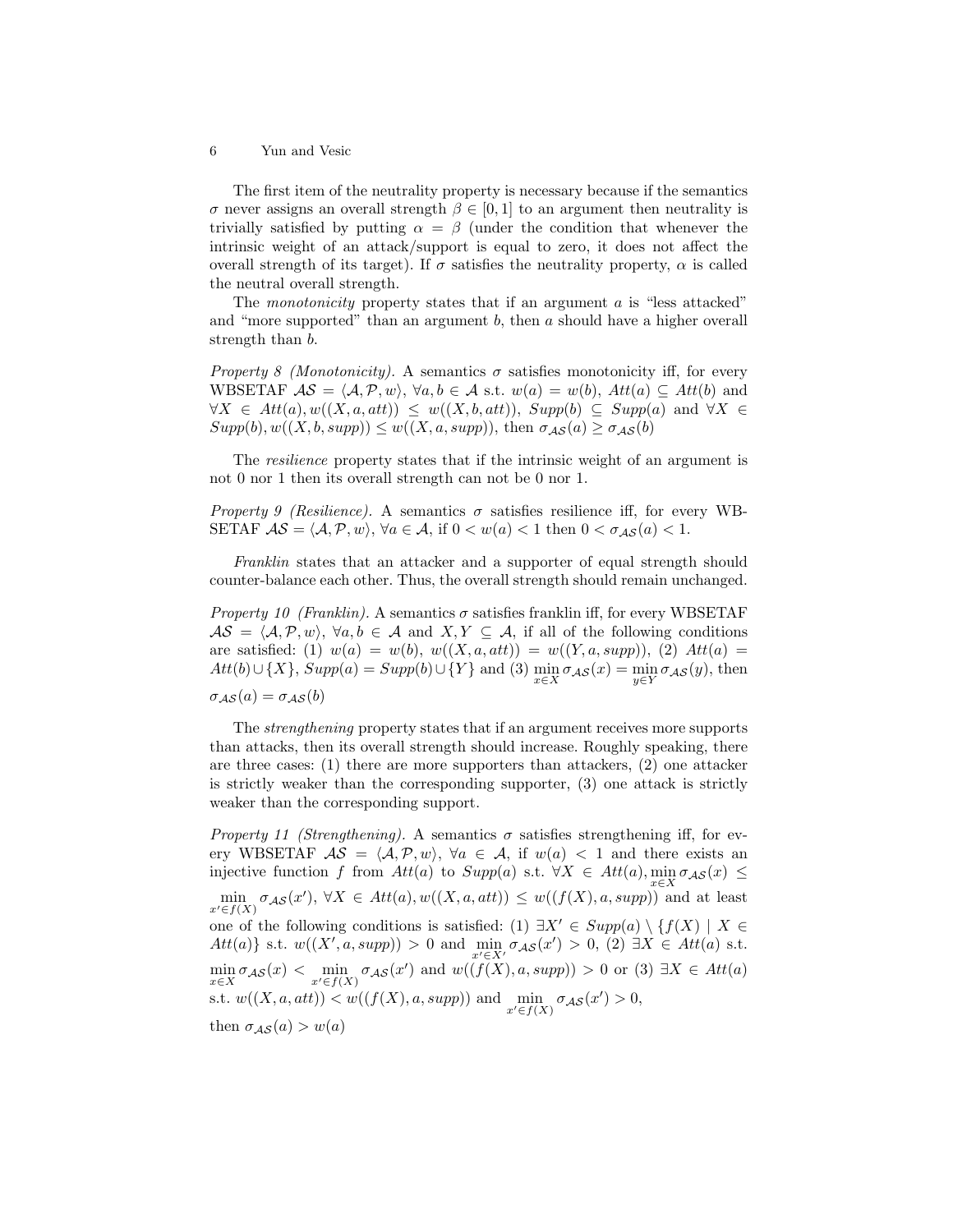Similarly, the weakening property states that if an argument receives less supports than attacks, then its overall strength should decrease.

Property 12 (Weakening). A semantics  $\sigma$  satisfies weakening iff, for every WB-SETAF  $\mathcal{AS} = \langle \mathcal{A}, \mathcal{P}, w \rangle$ ,  $\forall a \in \mathcal{A}$ , if  $0 < w(a)$  and there exists an injective function f from  $Supp(a)$  to  $Att(a)$  s.t.  $\forall X \in Supp(a), \min_{x \in X} \sigma_{\mathcal{AS}}(x) \leq \min_{x' \in f(X)} \sigma_{\mathcal{AS}}(x'),$  $\forall X \in Supp(a), w((X, a, supp)) \leq w((f(X), a, att))$  and at least one of the following conditions is satisfied: (1)  $\exists X' \in Att(a) \setminus \{f(X) \mid X \in Supp(a)\}\$  s.t.  $w((X', a, att)) > 0$  and  $\min_{x' \in X'} \sigma_{\mathcal{AS}}(x') > 0$ , (2)  $\exists X \in \text{Supp}(a)$  s.t.  $\min_{x \in X} \sigma_{\mathcal{AS}}(x) <$  $\min_{\mathcal{A} \in \mathcal{A}} \sigma_{\mathcal{A} \mathcal{S}}(x')$  and  $w((f(X), a, att)) > 0$  or  $(3) \exists X \in Supp(a) \text{ s.t. } w((X, a, supp)) <$  $x^{\prime}{\in}f(X)$  $w((f(X), a, att))$  and  $\min_{x' \in f(X)} \sigma_{\mathcal{AS}}(x') > 0$ , then  $\sigma_{\mathcal{AS}}(a) < w(a)$ .

The next property states that adding an attack to an argument should decrease its overall strength whereas adding a support should increase it. The idea of accumulation is similar to that of monotonicity except that monotonicity is defined on two arguments of the same graph whereas accumulation is defined on the "same" argument in the "copy" of the graph. Note that in the next section, we identify the conditions under which monotonicity and accumulation are equivalent (Corollary 1).

*Property 13 (Accumulation).* A semantics  $\sigma$  satisfies accumulation iff, for every two WBSETAFs  $\mathcal{AS} = \langle \mathcal{A}, \mathcal{P}, w \rangle$  and  $\mathcal{AS}' = \langle \mathcal{A}, \mathcal{P}', w' \rangle$ ,  $\forall a \in \mathcal{A}, \forall X \in 2^{\mathcal{A}}, \text{ if }$  $\forall p \in \mathcal{A} \cup \mathcal{P}$ , we have  $w(p) = w'(p)$ , and  $\mathcal{P}' = \mathcal{P} \cup \{(X, a, z)\}\$  then (1)  $\sigma_{\mathcal{AS}'}(a) \leq$  $\sigma_{\mathcal{AS}}(a)$  if  $z = att$  and (2)  $\sigma_{\mathcal{AS}'}(a) \geq \sigma_{\mathcal{AS}}(a)$  if  $z = supp$ .

#### 4 Links Between Properties

We now study the link between the properties that we previously defined.

**Proposition 1.** Let  $\sigma$  be a semantics that satisfies independence, directionality, stability, accumulation. Then,  $\sigma$  satisfies monotonicity.

The previous result holds for an arbitrary semantics. Note that if  $\sigma$  is a semantics that is defined only on acyclic graphs, we can show that  $\sigma$  satisfies monotonocity (on the class of acyclic graphs).

**Proposition 2.** Let  $\sigma$  be a semantics that satisfies anonymity, independence, directionality, equivalence and monotonicity on the class of acyclic graphs. Then,  $\sigma$  satisfies accumulation on the class of acyclic graphs.

Note that Proposition 1 also holds for a semantics  $\sigma$  defined on acyclic graphs only. Hence, from that fact and the Proposition 2, we conclude that accumulation and monotonicity are equivalent given anonymity, independence, directionality, stability and equivalence. We formally state this in the next corollary.

Corollary 1. Let  $\sigma$  be a semantics that satisfies anonymity, independence, directionality, stability and equivalence on the class of acyclic graphs. Then  $\sigma$  satisfies accumulation on the class of acyclic graphs iff it satisfies monotonicity on the class of acyclic graphs.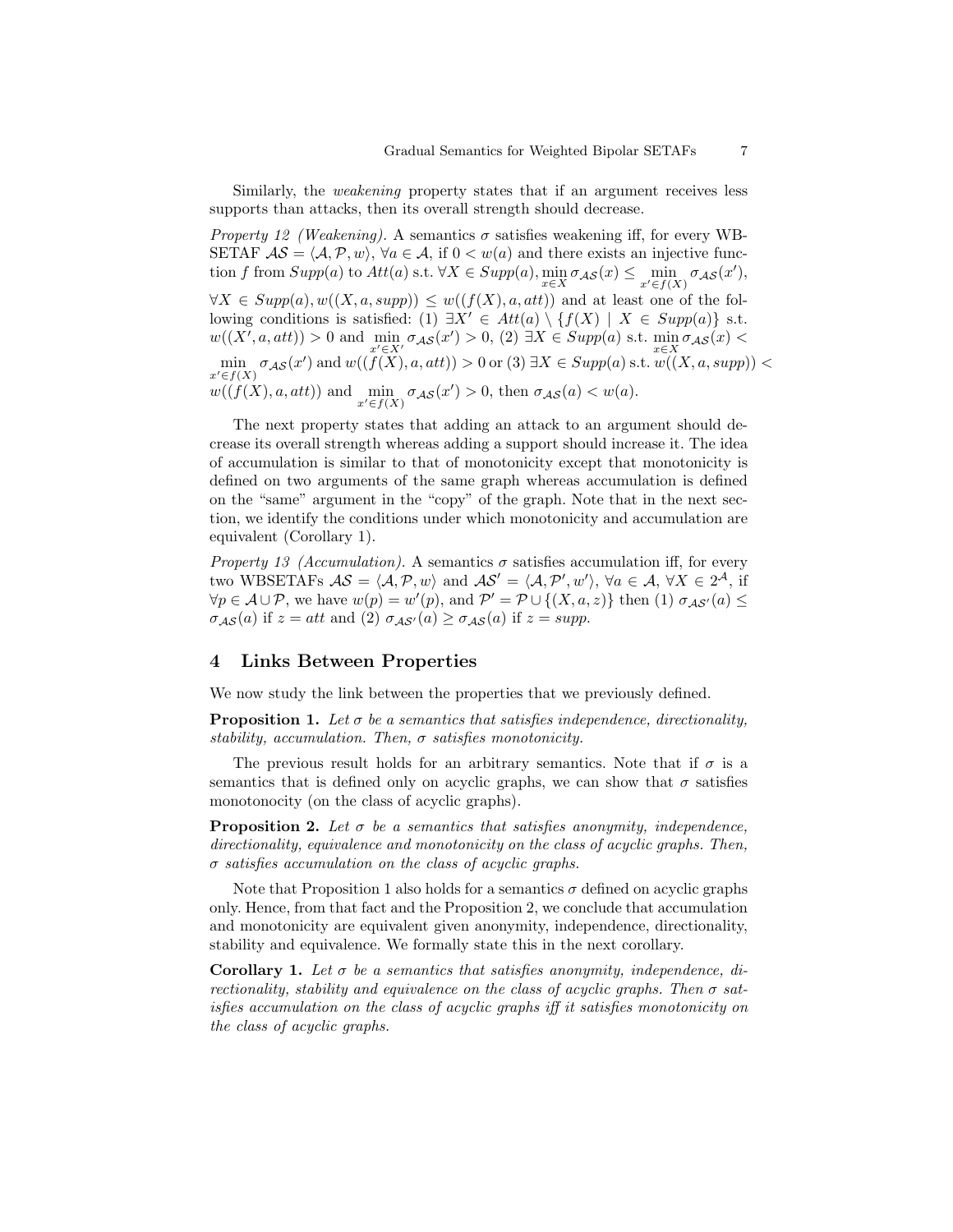# 5 Gradual Semantics

As mentioned before, in each set of attacking (resp. supporting) arguments, all the components are necessary. Thus, removing one argument from the set would make the attack (resp. support) void. In this section, we generalise the semantics from the literature by considering the force of the set of attacking (resp. supporting) arguments to be the force of the weakest argument of the set. For simplicity, we also incorporate the intrinsic weight of attacks by means of the multiplication operator but the whole approach can be generalised with other aggregating methods. Moreover, the first two semantics (Euler-based and DF-Quad) only converge in the class of acyclic WBSETAFs. However, as usual in the literature [1, 20], we consider that the class of all acyclic WBSETAFs is still expressive enough to deserve attention. In the next definitions, we generalise the existing Euler-based [1] and DF-Quad semantics [20] for the new framework.

Definition 7 (Euler-based semantics). Let  $AS = \langle A, P, w \rangle \in \mathcal{X}_{setaf}$  be an acyclic WBSETAF.  $\forall a \in \mathcal{A}$ , we have:

$$
\sigma^{EB}_{\mathcal{AS}}(a)=1-\frac{1-w(a)^2}{1+w(a)e^{E(a)}}
$$

where  $E(a) = Y - Z$  with  $Y = \sum$  $X \in Supp(a)$  $\min_{x \in X} \sigma_{\mathcal{AS}}^{EB}(x) \cdot w((X, a, supp))$  and  $Z =$  $\sum$  $X \in Att(a)$  $\min_{x \in X} \sigma_{\mathcal{AS}}^{EB}(x) \cdot w((X, a, att)).$ 

|                | $\mathcal{X}_{setaf}$ |          |                             | set a                                               |   |                                           | $_{seta}$      |          |               |
|----------------|-----------------------|----------|-----------------------------|-----------------------------------------------------|---|-------------------------------------------|----------------|----------|---------------|
|                | EВ<br>$\sigma$        | $\sigma$ | $\mathbf{1}_{\sigma}$ space | $\mathbf{1}_{\sigma}{}^{\overline{E} \overline{B}}$ |   | $\mathbf{1}_{\sigma}{}^{\!\overline{SD}}$ | EВ<br>$\sigma$ | $\sigma$ | $\sigma^{SD}$ |
| Anonymity      |                       |          |                             |                                                     |   |                                           |                |          |               |
| Independence   |                       |          |                             |                                                     |   |                                           |                |          |               |
| Directionality |                       |          |                             |                                                     |   |                                           |                |          |               |
| Equivalence    |                       |          |                             |                                                     |   |                                           |                |          |               |
| Reinforcement  |                       |          |                             |                                                     |   |                                           |                |          |               |
| Stability      |                       |          |                             |                                                     |   |                                           |                |          |               |
| Neutrality     |                       |          | x                           |                                                     |   |                                           |                |          |               |
| Monotonicity   |                       |          | Х                           |                                                     |   |                                           |                |          |               |
| Resilience     |                       | x        |                             |                                                     | X |                                           |                |          |               |
| Franklin       |                       | Х        | х                           |                                                     | Х |                                           |                |          |               |
| Strengthening  | X                     | x        |                             |                                                     | X |                                           |                |          |               |
| Weakening      | X                     | Х        |                             |                                                     |   |                                           |                |          |               |
| Accumulation   |                       |          |                             |                                                     |   |                                           |                |          |               |

Table 1. Satisfaction of the properties by the gradual semantics on acyclic graphs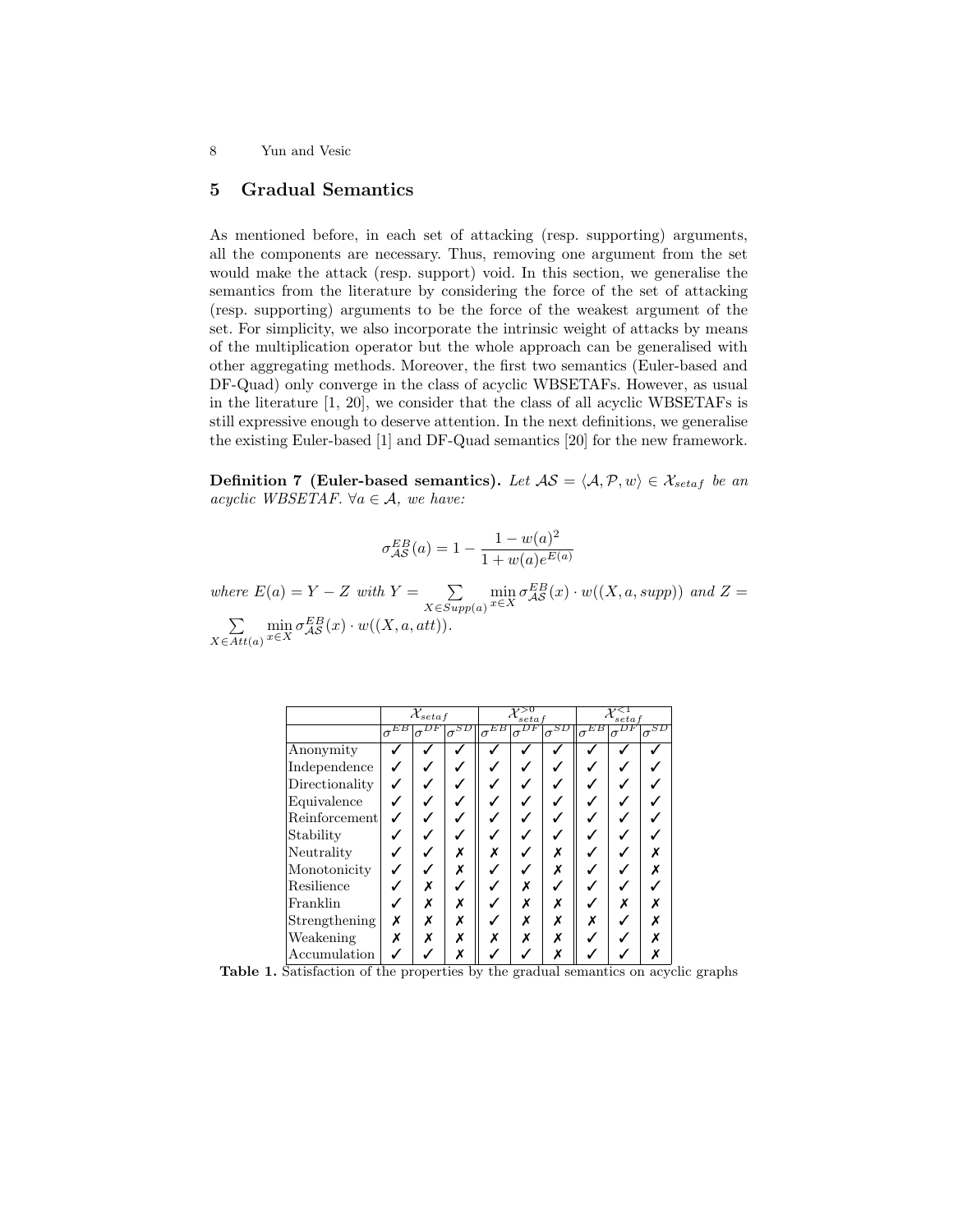Definition 8 (DF-Quad semantics). Let  $AS = \langle A, P, w \rangle \in \mathcal{X}_{setaf}$  be an acyclic WBSETAF.  $\forall a \in \mathcal{A}$ , we have: if  $v_s(a) = v_a(a)$ ,  $\sigma_{\mathcal{AS}}^{DF}(a) = w(a)$ ; else  $\sigma_{\mathcal{AS}}^{DF}(a) = w(a) + (0.5 + \frac{v_s(a) - v_a(a)}{2 \cdot |v_s(a) - v_a(a)|} - w(a)) \cdot |v_s(a) - v_a(a)|,$ where  $v_a(a) = 1 - \prod$  $X \in Att(a)$  $\left(1-\min_{x\in X}\sigma_{\mathcal{AS}}^{DF}(x)\cdot w((X,a,att))\right)$  and  $v_s(a)$  = 1– **∏**  $X\in Supp(a)$  $\left(1-\min_{x\in X}\sigma_{\mathcal{AS}}^{DF}(x)\cdot w((X,a,supp))\right)$ . Please note that if  $Att(a)=\emptyset$ 

then  $v_a = 0$ . Similarly,  $v_s = 0$  if Supp

We also generalise the Sigmoid damped max-based gradual semantics [14] for this framework. For presentation purposes, we changed the original definition to match the other semantics by translating the range of the semantics from  $[-1, 1]$ to  $[0, 1]$ . We also changed the "top" operator from the original semantics to "max" because we wanted to take all the arguments into account for determining the overall strength. Note that the sets of attacking (resp. supporting) arguments with a minimum element having a score strictly inferior to 0.5 will increase (resp. decrease) the score of the attacked (resp. supported) argument. This effect is an intrinsic aspect of the original Sigmoid damped max-based semantics, which was not introduced by the generalisation we propose.

Definition 9 (Sigmoid damped max-based semantics). Let  $AS = \langle A, P, w \rangle \in$  $\mathcal{X}_{setaf}$  be a WBSETAF and  $\delta > 2$ .  $\forall a \in \mathcal{A}$ , we have  $\sigma_{\mathcal{AS}}^{SD}(a) = f\left(\frac{Y(a)}{\delta} + f^{-1}(w(a))\right)$ 

where 
$$
Y(a) = \max_{X \in Supp(a)} \left( \min_{x \in X} f^{-1}(\sigma_{\mathcal{AS}}^{SD}(x)) \cdot w((X, a, supp)) \right)
$$
  
-  $\max_{X \in Att(a)} \left( \min_{x \in X} f^{-1}(\sigma_{\mathcal{AS}}^{SD}(x)) \cdot w((X, a, att)) \right) \text{ and } f(x) = \frac{\tanh(x) + 1}{2}.$ 

In Table 1, we show the satisfaction of the properties by the aforementioned gradual semantics on the three classes  $\mathcal{X}_{setaf}$ ,  $\mathcal{X}_{setaf}^{<1}$  and  $\mathcal{X}_{setaf}^{>0}$ . Due to space limitations, we do not show all the proofs in the paper although all the combinations were diligently proved. We now provide a brief overview of the property satisfaction on the general class  $\mathcal{X}_{setaf}$ .

The Euler-based semantics satisfies the greatest number of properties. The only two non satisfied properties are strengthening and weakening. Note that the only case when an argument cannot be weakened (resp. strengthened) is the case of an argument that has the maximal (resp. minimal) intrinsic weight. It seems to us that in several reasonable application contexts, this behaviour of the Euler-based semantics can be seen as rational.

The DF-Quad semantics violates strengthening and weakening as well as Franklin and resilience. This again, is not necessarily a fatal problem, since in some contexts it might not be a good idea to be able to cancel one positive argument with one negative argument of the same strength.

Finally, the Sigmoid damped max-based semantics violates even more properties, which is (we believe) linked to its simple idea to take into account only the strongest attacker and the strongest supporter and to ignore the others. Note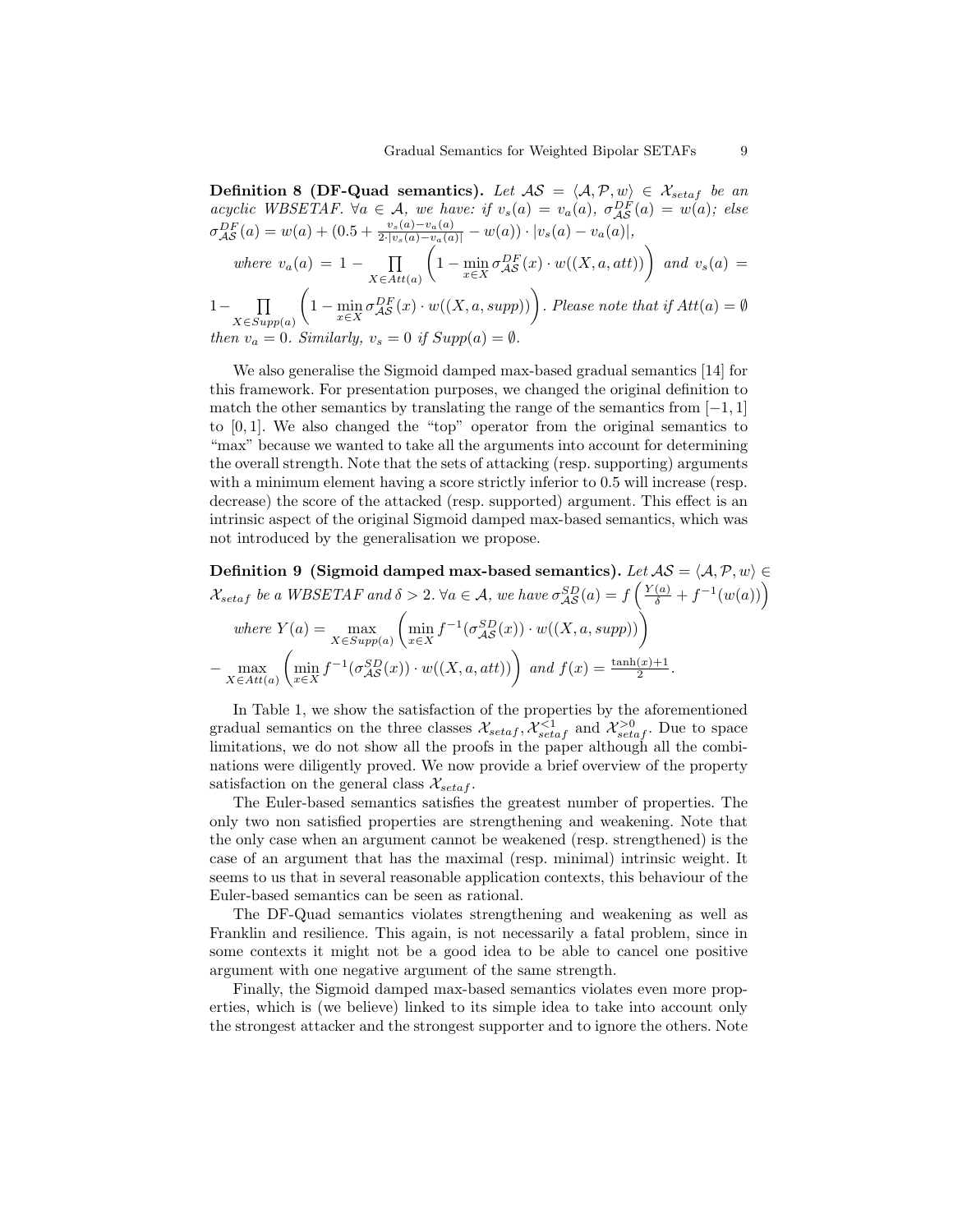that Sigmoid damped max-based semantics does not satisfy neutrality, even if we use the generalized version of the proposition that allows for any number to be the neutral overall strength. Similar to the original version by Mossakowski and Neuhaus [13], we could restrict our version of Sigmoid damped max-based semantics to arguments with intrinsic strengths above 0.5 only, which would lead to satisfying neutrality. Notice that every property is satisfied by Sigmoid damped max-based semantics on the class  $\mathcal{X}_{setaf}$  iff it is satisfied on  $\mathcal{X}_{setaf}^{>0}$ iff it is satisfied on  $\mathcal{X}_{setaf}^{<1}$ . The reason is that the Sigmoid damped max-based semantics is only defined in the interval  $(0, 1)$ .

Interestingly, we also showed that the new DF-Quad semantics does not satisfy Franklin (see Example 1) and that the Euler-based semantics does not satisfy strengthening on the class of non-maximal graphs even in the acyclic case (see Example 2). Since neither of our examples uses set attacks, we conclude that the original versions of those two semantics do not satisfy the aforementioned properties, contrary to what was suggested by Amgoud and Ben-Naim [1].

Example 1. Let  $\mathcal{AS} = \langle \mathcal{A}, \mathcal{P}, w \rangle$  s.t.  $\mathcal{A} = \{a, b, x_1, y_1, z\}, \mathcal{P} = \{(\{z\}, b, att),$  $({z}, a, att), ({y<sub>1</sub>}, a, supp), ({x<sub>1</sub>}, a, att)}, w(a) = w(b) = 0.5, w(x<sub>1</sub>) = w(y<sub>1</sub>) =$ 0.7,  $w(z) = 0.6$  and  $w((\lbrace x_1 \rbrace, a, att)) = w((\lbrace z \rbrace, b, att)) = w((\lbrace z \rbrace, a, att)) =$  $w((\{y_1\}, a, supp)) = 1$ . We have that  $v_s(a) = 1 - (1 - 0.7) = 0.7$ ,  $v_a(a) =$  $1 - 0.3 \cdot 0.4 = 0.88$ ,  $v_s(b) = 0$  and  $v_a(b) = 1 - (1 - 0.6) = 0.6$ . As a result,  $\sigma_{\mathcal{AS}}^{DF}(a) = 1 + (-0.5) \cdot 0.18 = 0.91$  whereas  $\sigma_{\mathcal{AS}}^{DF}(b) = 1 + (-0.5) \cdot 0.6 = 0.7$ 

Example 2. Let  $AS = \langle A, P, w \rangle$  s.t.  $A = \{a, b\}, P = \{(\{b\}, a, supp)\}, w(a) =$  $0, w(b) = 0.5$  and  $w((\{b\}, a, supp)) = 1$ . Then,  $\sigma_{\mathcal{AS}}^{EB}(a) = w(a) = 0$ .

## 6 Discussion

In this paper, we studied gradual semantics for WBSETAFs. This is the first study of the properties that a gradual semantics should satisfy in the framework that allows for bipolar interactions (i.e. both attacks and supports), weights (on both arguments and attacks) and SETAFs (the possibility for several arguments to jointly attack an arguments). We generalised twelve properties from the literature [1, 14] and introduced a new one called "accumulation". We proved some links between the properties, and generalized three semantics from the literature to be applicable with SETAFs. We conducted a formal evaluation of those semantics against the properties on three classes of argumentation graphs. We also provided an implementation of the three new semantics and extended the AS-PARTIX format to be able to express this framework. The repository is accessible using this link: https://github.com/AnonymousConfsSubmissions/WBSETAFs.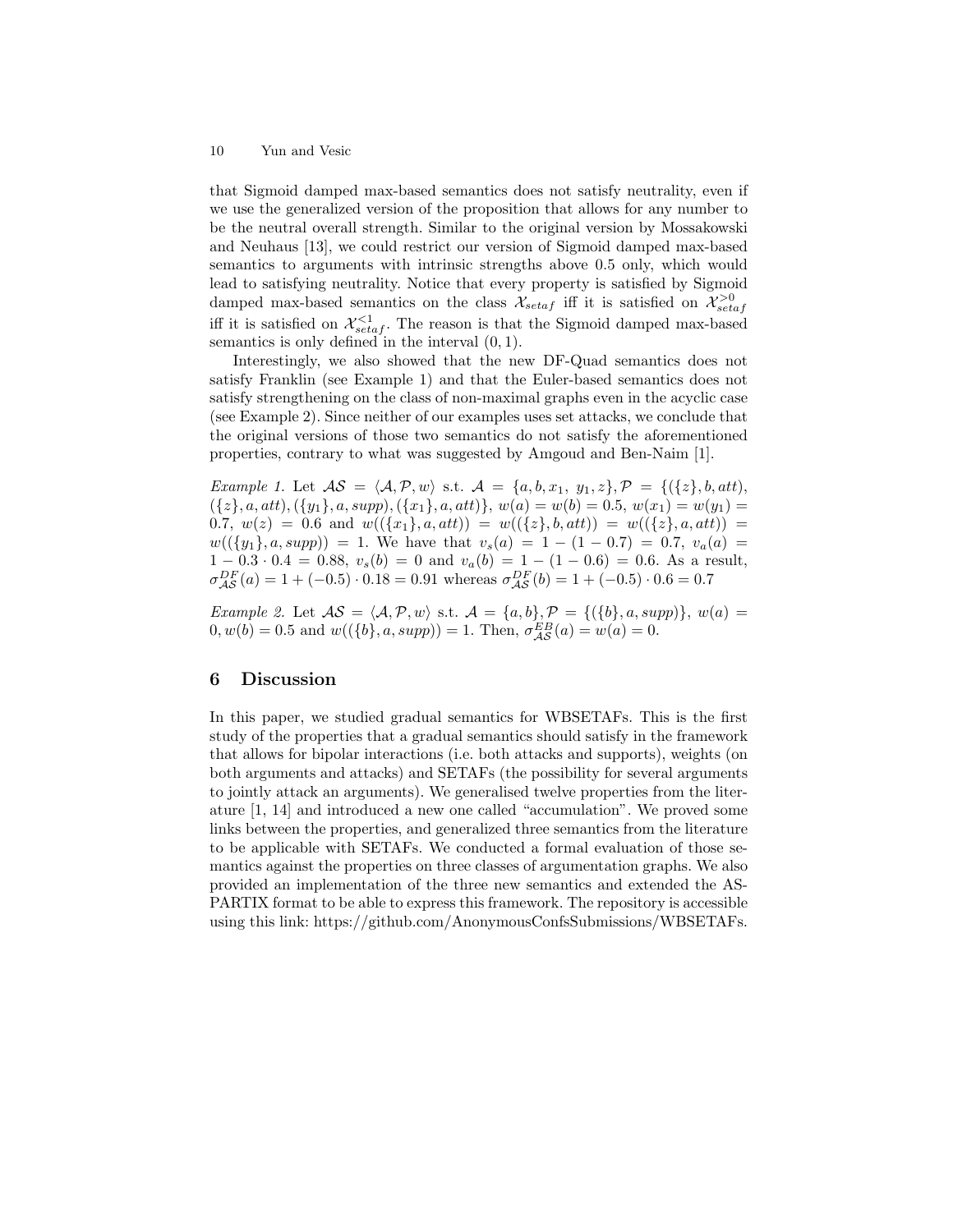# Bibliography

- [1] L. Amgoud and J. Ben-Naim. Weighted Bipolar Argumentation Graphs: Axioms and Semantics. In Proceedings of the Twenty-Seventh International Joint Conference on Artificial Intelligence, IJCAI 2018, 2018.
- [2] L. Amgoud, J. Ben-Naim, D. Doder, and S. Vesic. Acceptability Semantics for Weighted Argumentation Frameworks. In Proceedings of the Twenty-Sixth International Joint Conference on Artificial Intelligence, IJCAI 2017, pages 56–62, 2017.
- [3] L. Amgoud, C. Cayrol, M.-C. Lagasquie-Schiex, and P. Livet. On bipolarity in argumentation frameworks. Int. J. Intell. Syst.,  $23(10):1062-1093$ ,  $2008$ .
- [4] L. Amgoud and D. Doder. Gradual semantics accounting for varied-strength attacks. In Proceedings of the 18th International Conference on Autonomous Agents and MultiAgent Systems, AAMAS 2019, pages 1270–1278, 2019.
- [5] T. J. M. Bench-Capon and H. Prakken. Justifying actions by accruing arguments. In Computational Models of Argument: Proceedings of COMMA 2006, pages 247–258, 2006.
- [6] E. Bonzon, J. Delobelle, S. Konieczny, and N. Maudet. A Comparative Study of Ranking-Based Semantics for Abstract Argumentation. In Proceedings of the Thirtieth AAAI Conference on Artificial Intelligence, pages 914–920, 2016.
- [7] C. Cayrol and M.-C. Lagasquie-Schiex. On the acceptability of arguments in bipolar argumentation frameworks. In Symbolic and Quantitative Approaches to Reasoning with Uncertainty, 8th European Conference, EC-SQARU 2005, Proceedings, pages 378–389, 2005.
- [8] J. Leite and J. Martins. Social Abstract Argumentation. In IJCAI 2011, Proceedings of the 22nd International Joint Conference on Artificial Intelligence, pages 2287–2292, 2011.
- [9] M. J. G. Lucero, C. I. Chesñevar, and G. R. Simari. Modelling argument accrual in possibilistic defeasible logic programming. In Symbolic and Quantitative Approaches to Reasoning with Uncertainty, 10th European Conference, ECSQARU 2009, pages 131–143, 2009.
- [10] M. J. G. Lucero, C. I. Chesñevar, and G. R. Simari. On the accrual of arguments in defeasible logic programming. In Proceedings of the 21st International Joint Conference on Artificial Intelligence, IJCAI 2009, pages 804–809, 2009.
- [11] P.-A. Matt and F. Toni. A Game-Theoretic Measure of Argument Strength for Abstract Argumentation. In Logics in Artificial Intelligence, 11th European Conference, JELIA 2008, Proceedings, pages 285–297, 2008.
- [12] S. Modgil and T. J. M. Bench-Capon. Integrating dialectical and accrual modes of argumentation. In Computational Models of Argument: Proceedings of COMMA 2010, September 8-10, 2010, pages 335–346, 2010.
- [13] T. Mossakowski and F. Neuhaus. Bipolar Weighted Argumentation Graphs. CoRR, abs/1611.08572, 2016.